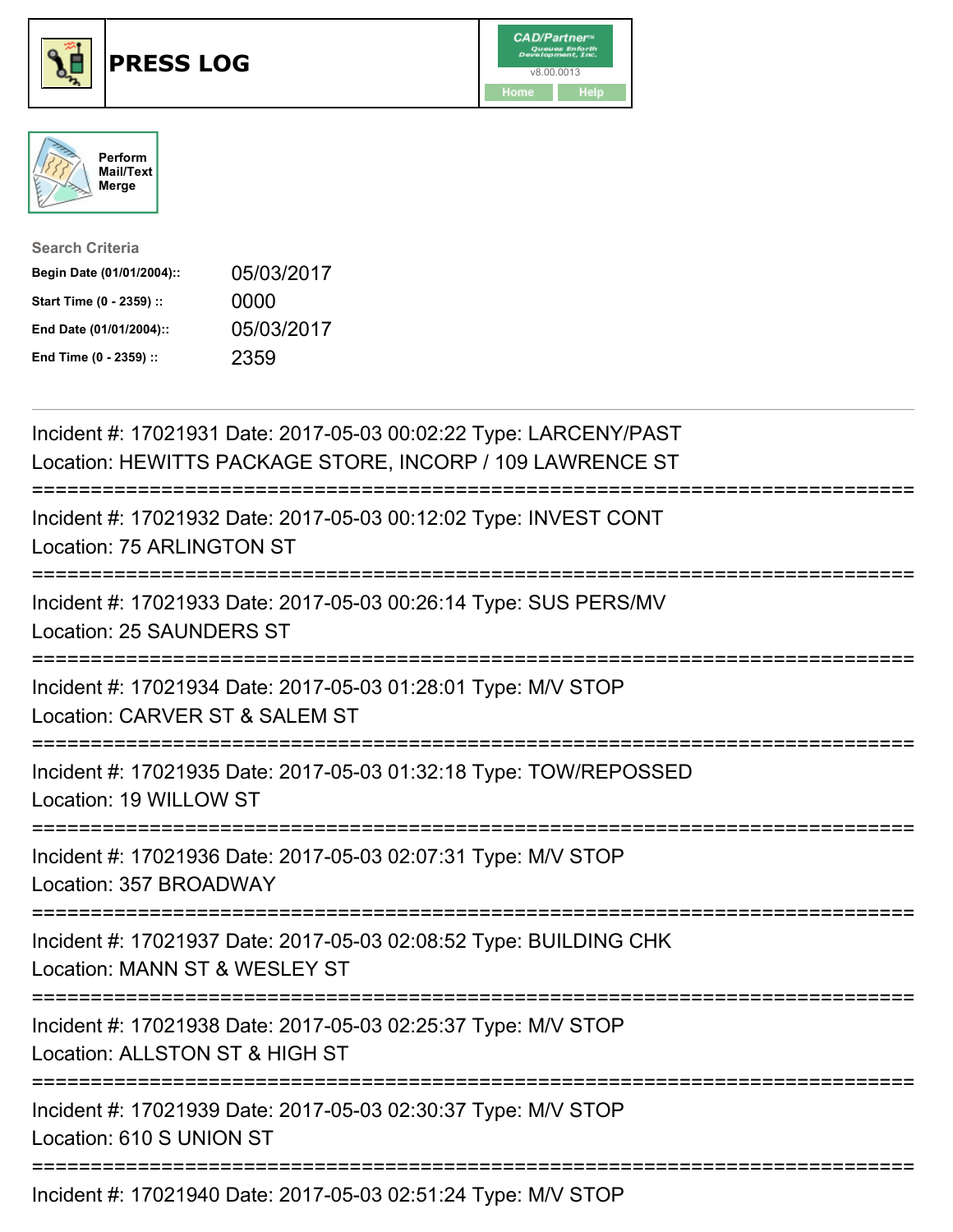| Location: ANDOVER ST & STATE ST                                                                                                                 |
|-------------------------------------------------------------------------------------------------------------------------------------------------|
| Incident #: 17021941 Date: 2017-05-03 03:14:47 Type: M/V STOP<br>Location: KFC / 490 S UNION ST<br>:================================            |
| Incident #: 17021942 Date: 2017-05-03 03:19:02 Type: M/V STOP<br>Location: ANDOVER ST & TEWKSBURY ST                                            |
| Incident #: 17021943 Date: 2017-05-03 03:27:10 Type: FIGHT<br>Location: 7-ELEVEN / 360 BROADWAY<br>=======================                      |
| Incident #: 17021944 Date: 2017-05-03 03:51:59 Type: M/V STOP<br>Location: 114 & 495                                                            |
| Incident #: 17021945 Date: 2017-05-03 03:59:14 Type: BUILDING CHK<br>Location: VALLEY FORUM / 654 S UNION ST<br>========================        |
| Incident #: 17021946 Date: 2017-05-03 04:18:19 Type: M/V STOP<br>Location: 379 HAVERHILL ST                                                     |
| Incident #: 17021947 Date: 2017-05-03 04:26:47 Type: BUILDING CHK<br>Location: MANN ST & WESLEY ST                                              |
| Incident #: 17021948 Date: 2017-05-03 05:01:00 Type: M/V STOP<br>Location: ARLINGTON ST & BROADWAY                                              |
| Incident #: 17021949 Date: 2017-05-03 05:51:30 Type: ALARMS<br>Location: 917 ESSEX ST                                                           |
| ======================<br>Incident #: 17021950 Date: 2017-05-03 06:30:48 Type: ALARMS<br>Location: COMMONWEALTH MOTOR CHEVY / 1 COMMONWEALTH DR |
| Incident #: 17021951 Date: 2017-05-03 06:31:56 Type: ASSSIT AMBULANC<br>Location: METHUEN ST & MILL ST                                          |
| Incident #: 17021952 Date: 2017-05-03 06:45:03 Type: B&E/PAST<br>Location: 516 BROADWAY                                                         |
| Incident #: 17021953 Date: 2017-05-03 06:55:05 Type: M/V STOP<br>Location: 1 CANAL ST                                                           |
| ==============================<br>Incident #: 17021954 Date: 2017-05-03 06:59:20 Type: PARK & WALK                                              |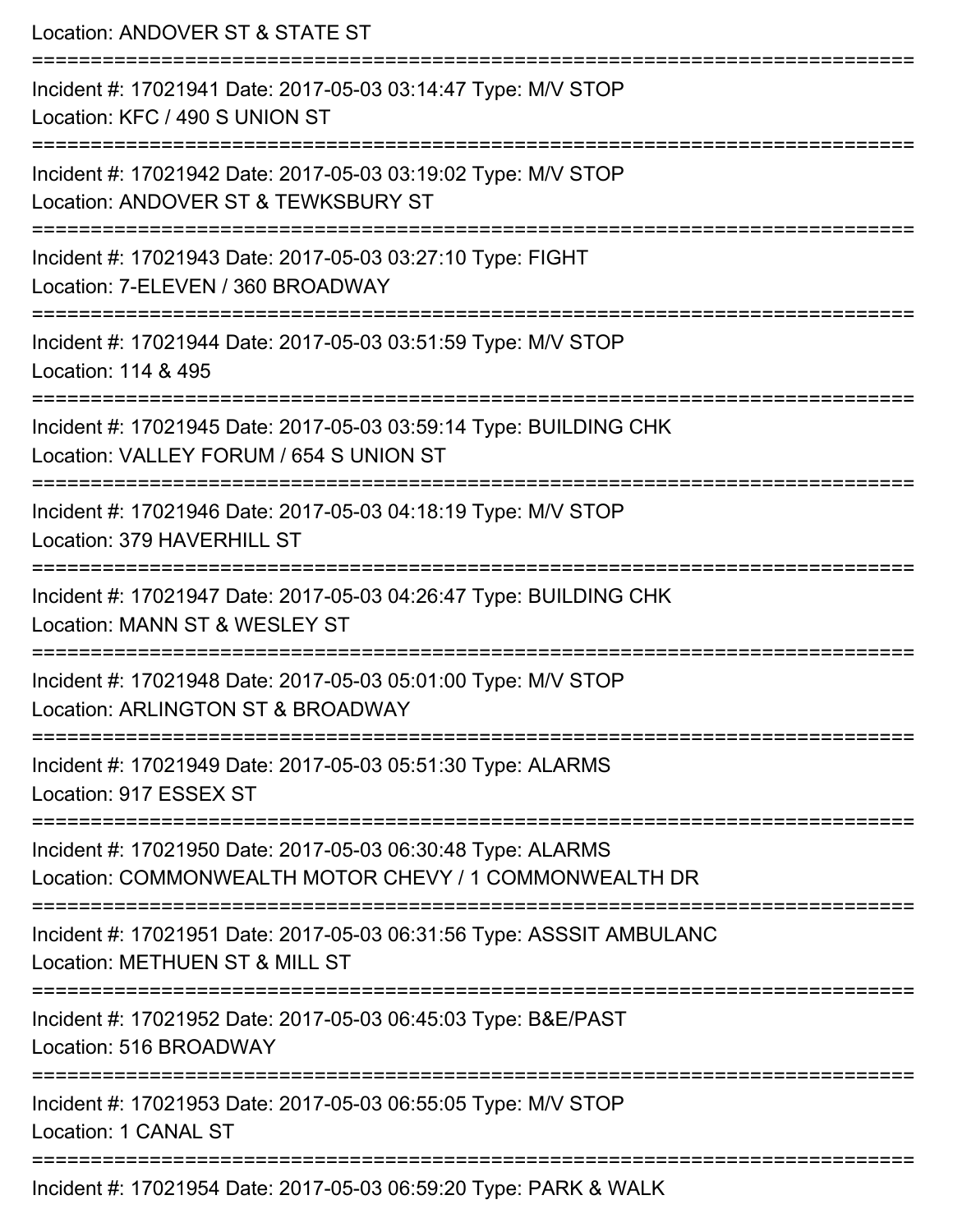| Incident #: 17021955 Date: 2017-05-03 07:03:24 Type: ALARMS<br>Location: 39 MARLBORO ST                             |
|---------------------------------------------------------------------------------------------------------------------|
| Incident #: 17021956 Date: 2017-05-03 07:12:38 Type: AUTO ACC/NO PI<br>Location: EVERETT ST & SALEM ST              |
| Incident #: 17021957 Date: 2017-05-03 07:15:05 Type: TOW/REPOSSED<br>Location: 40 SULLIVAN AV                       |
| Incident #: 17021958 Date: 2017-05-03 07:15:08 Type: TRESPASSING<br>Location: 31 EXCHANGE ST FL 3                   |
| Incident #: 17021959 Date: 2017-05-03 07:31:53 Type: AUTO ACC/UNK PI<br>Location: 454 HAVERHILL ST                  |
| Incident #: 17021960 Date: 2017-05-03 07:37:29 Type: AUTO ACC/UNK PI<br>Location: 526 LOWELL ST                     |
| Incident #: 17021961 Date: 2017-05-03 07:41:20 Type: ALARMS<br>Location: GOMEZ RESD. / 82 FERRY ST                  |
| Incident #: 17021962 Date: 2017-05-03 08:06:52 Type: KEEP PEACE<br>Location: 32 EASTON ST FL 2                      |
| Incident #: 17021964 Date: 2017-05-03 08:23:51 Type: AUTO ACC/NO PI<br>Location: JACKSON LUMBER CO. / 215 MARKET ST |
| Incident #: 17021963 Date: 2017-05-03 08:24:08 Type: SHOPLIFTING<br>Location: WALGREENS / 135 BROADWAY              |
| Incident #: 17021965 Date: 2017-05-03 08:42:52 Type: MAL DAMAGE<br>Location: 49 EXCHANGE ST FL 1                    |
| Incident #: 17021966 Date: 2017-05-03 09:10:32 Type: INVEST CONT<br>Location: 28 WINTHROP AV                        |
| Incident #: 17021967 Date: 2017-05-03 09:11:23 Type: M/V STOP<br>Location: 311 MERRIMACK ST                         |
| Incident #: 17021968 Date: 2017-05-03 09:13:22 Type: PARK & WALK                                                    |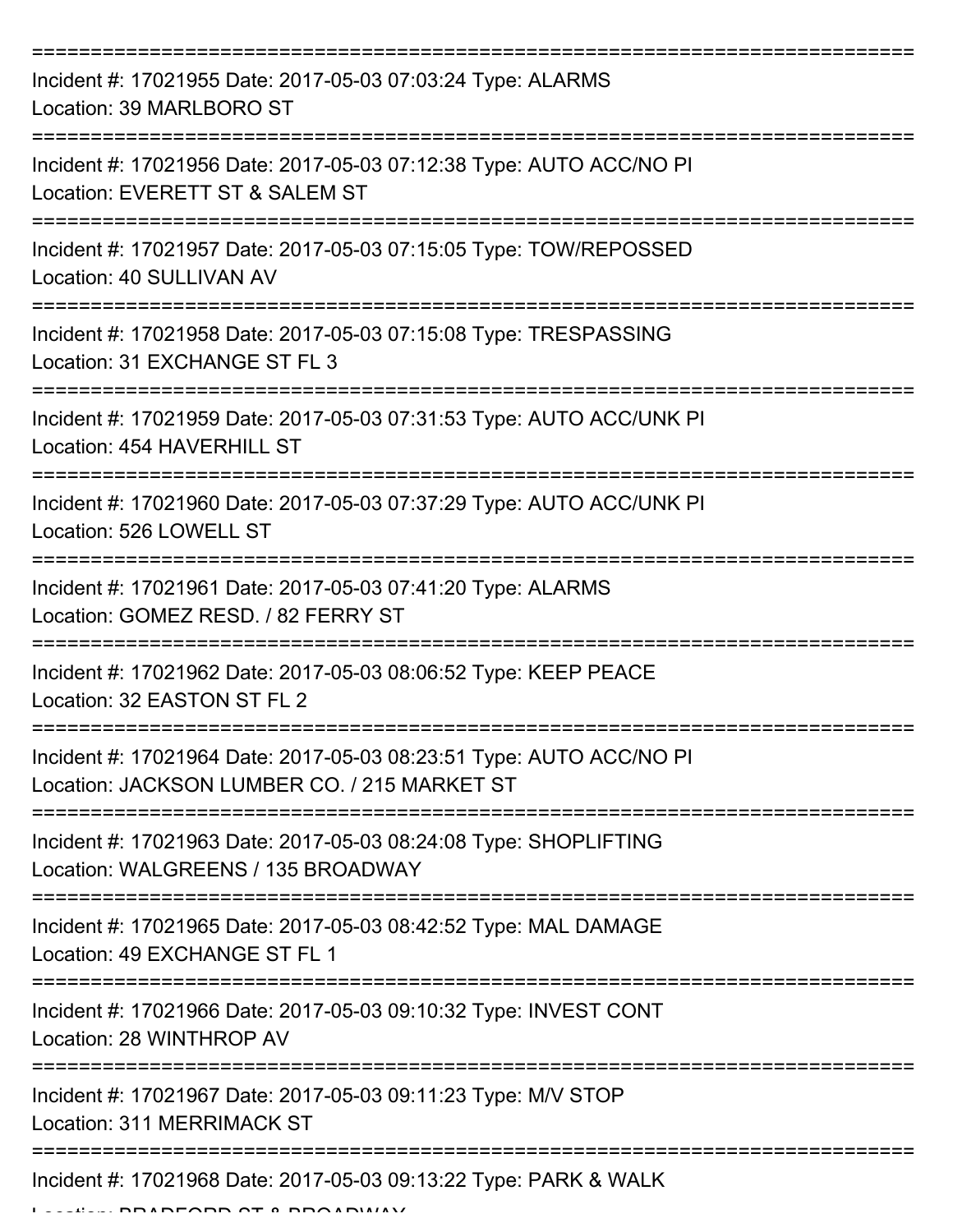| Incident #: 17021969 Date: 2017-05-03 09:17:04 Type: GENERAL SERV<br>Location: LAWLOR SCHOOL / 4 LEXINGTON ST |
|---------------------------------------------------------------------------------------------------------------|
| Incident #: 17021970 Date: 2017-05-03 09:23:25 Type: AUTO ACC/NO PI<br>Location: 136 NEWBURY ST               |
| Incident #: 17021971 Date: 2017-05-03 09:26:16 Type: WOMAN DOWN<br>Location: 350 HAVERHILL ST                 |
| Incident #: 17021973 Date: 2017-05-03 09:31:48 Type: DOMESTIC/PROG<br>Location: 46 WASHINGTON ST FL 2NDFL     |
| Incident #: 17021972 Date: 2017-05-03 09:32:22 Type: M/V STOP<br>Location: BRADFORD ST & BROADWAY             |
| Incident #: 17021974 Date: 2017-05-03 09:33:22 Type: INVEST CONT<br><b>Location: 11 LAWRENCE ST</b>           |
| Incident #: 17021975 Date: 2017-05-03 09:36:26 Type: TOW OF M/V<br>Location: LAWRENCE ST & METHUEN ST         |
| Incident #: 17021976 Date: 2017-05-03 09:41:56 Type: MAN DOWN<br>Location: AMESBURY ST & COMMON ST            |
| Incident #: 17021977 Date: 2017-05-03 09:45:22 Type: INVEST CONT<br>Location: WALGREENS / 220 S BROADWAY      |
| Incident #: 17021978 Date: 2017-05-03 09:53:06 Type: M/V STOP<br>Location: 222 ESSEX ST                       |
| Incident #: 17021979 Date: 2017-05-03 10:03:43 Type: M/V STOP<br>Location: 50 BROADWAY                        |
| Incident #: 17021980 Date: 2017-05-03 10:05:16 Type: THREATS<br>Location: WALK IN WALK IN / 103 HAVERHILL ST  |
| Incident #: 17021981 Date: 2017-05-03 10:23:50 Type: MEDIC SUPPORT<br>Location: WENDYS / 55 HAMPSHIRE ST      |
| Incident #: 17021982 Date: 2017-05-03 10:35:53 Type: WARRANT SERVE                                            |

Location: 125 CDAM/EODD CT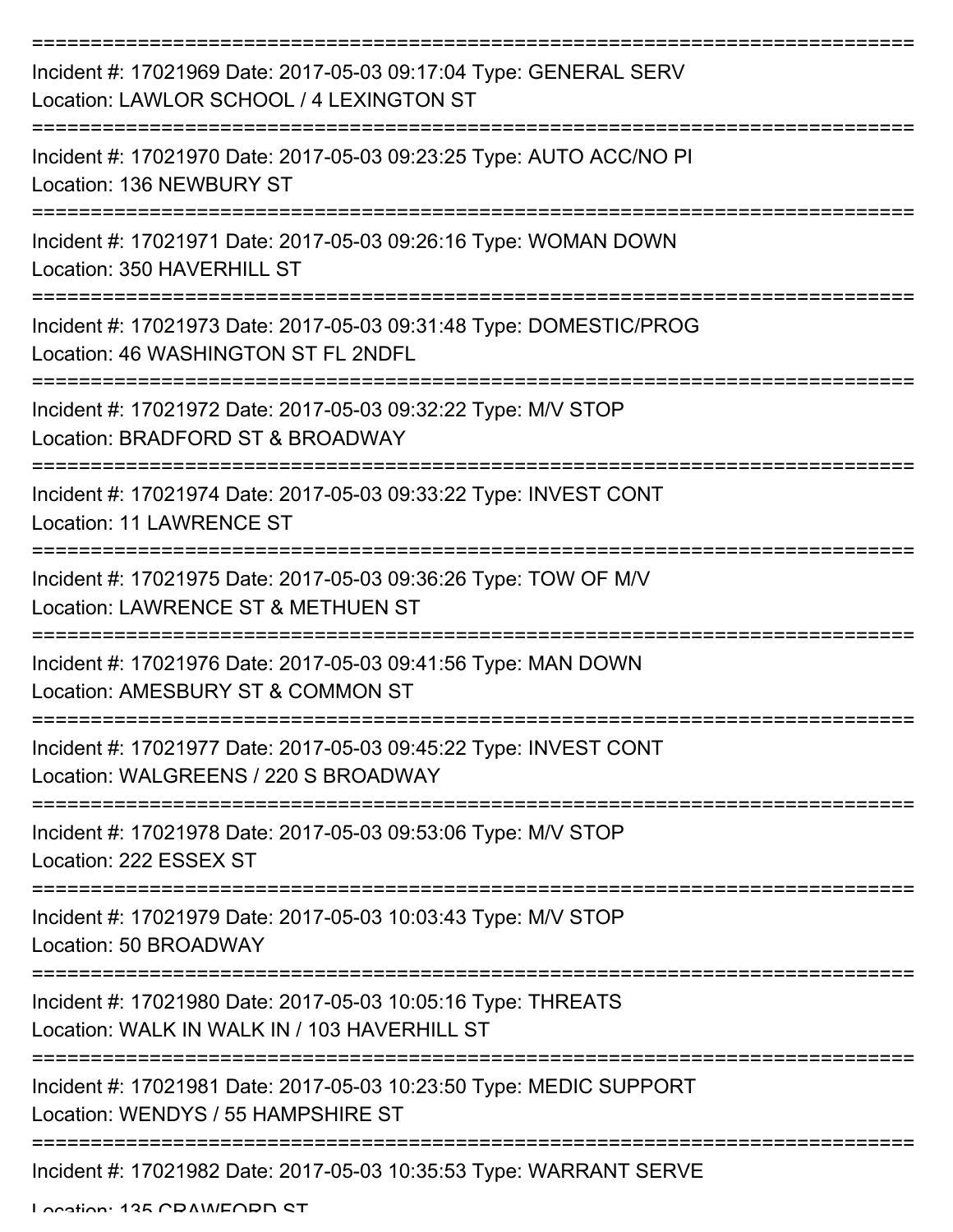| Incident #: 17021983 Date: 2017-05-03 10:39:43 Type: DOMESTIC/PAST<br>Location: WALK IN / 124 EASTON ST FL 2                              |
|-------------------------------------------------------------------------------------------------------------------------------------------|
| Incident #: 17021984 Date: 2017-05-03 10:57:54 Type: SUS PERS/MV<br>Location: 112 E HAVERHILL ST                                          |
| Incident #: 17021985 Date: 2017-05-03 11:08:26 Type: COURT DOC SERVE<br>Location: 96 WILLOW ST                                            |
| Incident #: 17021986 Date: 2017-05-03 11:10:20 Type: MISSING PERS<br>Location: WALK IN / 59 BROOK ST                                      |
| Incident #: 17021987 Date: 2017-05-03 11:18:51 Type: WARRANT SERVE<br>Location: 90 LOWELL ST                                              |
| Incident #: 17021988 Date: 2017-05-03 11:21:54 Type: INVESTIGATION<br>Location: 90 LOWELL ST                                              |
| Incident #: 17021989 Date: 2017-05-03 11:24:12 Type: INVEST CONT<br>Location: LAWRENCE HIGH SCHOOL / 70 N PARISH RD<br>------------------ |
| Incident #: 17021990 Date: 2017-05-03 11:28:51 Type: M/V STOP<br>Location: 205 BROADWAY                                                   |
| :==============================<br>Incident #: 17021991 Date: 2017-05-03 11:33:09 Type: B&E FOLLOW UP<br>Location: 516 BROADWAY           |
| =====================<br>=================<br>Incident #: 17021992 Date: 2017-05-03 11:35:23 Type: SUS PERS/MV<br>Location: CYR DR        |
| ====================<br>Incident #: 17021993 Date: 2017-05-03 11:36:59 Type: THREATS<br>Location: 359 HAVERHILL ST #1B                    |
| Incident #: 17021994 Date: 2017-05-03 11:38:49 Type: M/V STOP<br>Location: LORING ST & MARKET ST                                          |
| Incident #: 17021995 Date: 2017-05-03 11:44:54 Type: ALARM/BURG<br>Location: 2 APPLETON ST                                                |
| Incident #: 17021996 Date: 2017-05-03 11:53:30 Type: ANIMAL COMPL<br>Location: 59 EUTAW ST                                                |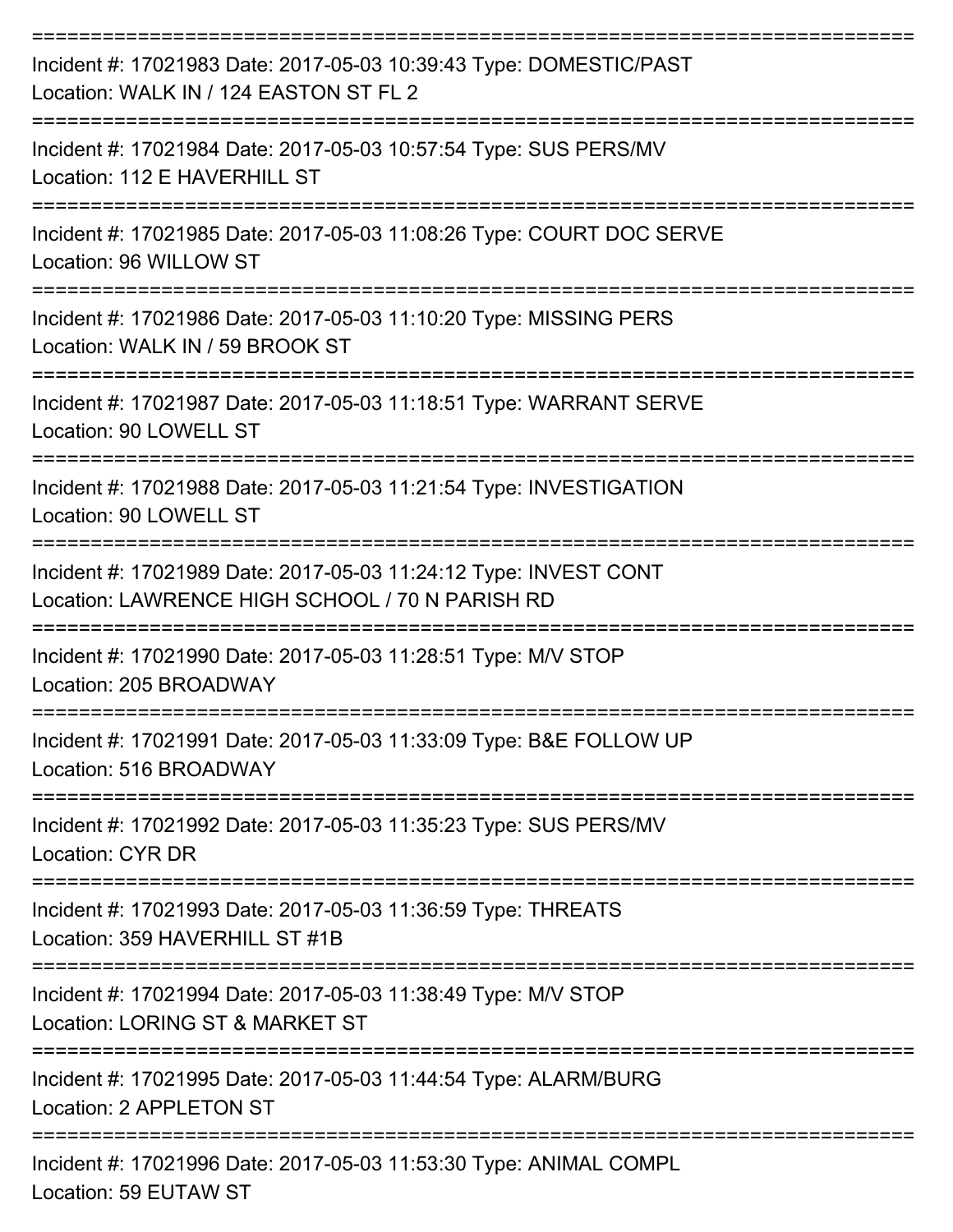| Incident #: 17021997 Date: 2017-05-03 12:10:44 Type: M/V STOP<br>Location: BRADFORD ST & HAMPSHIRE ST                              |
|------------------------------------------------------------------------------------------------------------------------------------|
| .========================<br>Incident #: 17021998 Date: 2017-05-03 12:18:56 Type: INVEST CONT<br>Location: 4 CUSTER ST             |
| Incident #: 17021999 Date: 2017-05-03 12:19:27 Type: SUICIDE ATTEMPT<br>Location: 101 STEARNS AV                                   |
| =================================<br>Incident #: 17022000 Date: 2017-05-03 12:22:11 Type: UNWANTEDGUEST<br>Location: 35 S BROADWAY |
| Incident #: 17022001 Date: 2017-05-03 12:22:29 Type: MV/BLOCKING<br>Location: 0 BROADWAY                                           |
| Incident #: 17022002 Date: 2017-05-03 12:34:53 Type: DRUG VIO<br>Location: BRADFORD ST & FRANKLIN ST                               |
| :=====================<br>Incident #: 17022003 Date: 2017-05-03 12:35:33 Type: MEDIC SUPPORT<br>Location: 268 BAILEY ST            |
| Incident #: 17022004 Date: 2017-05-03 12:37:45 Type: MV/BLOCKING<br>Location: IMMIGRATION / 2 MILL ST                              |
| Incident #: 17022005 Date: 2017-05-03 12:43:44 Type: SUS PERS/MV<br>Location: 18 TOWER HILL ST                                     |
| Incident #: 17022006 Date: 2017-05-03 12:58:22 Type: M/V STOP<br>Location: DORCHESTER ST & WINTHROP AV                             |
| Incident #: 17022007 Date: 2017-05-03 13:05:01 Type: SUS PERS/MV<br>Location: 69 PARKER                                            |
| Incident #: 17022008 Date: 2017-05-03 13:07:52 Type: INVESTIGATION<br><b>Location: POWERS ST</b>                                   |
| Incident #: 17022009 Date: 2017-05-03 13:15:51 Type: INVEST CONT<br>Location: 220 S BROADWAY                                       |
| Incident #: 17022010 Date: 2017-05-03 13:33:54 Type: AUTO ACC/UNK PI<br>Location: LAWRENCE TRANSIT CENTER / 295 COMMON ST          |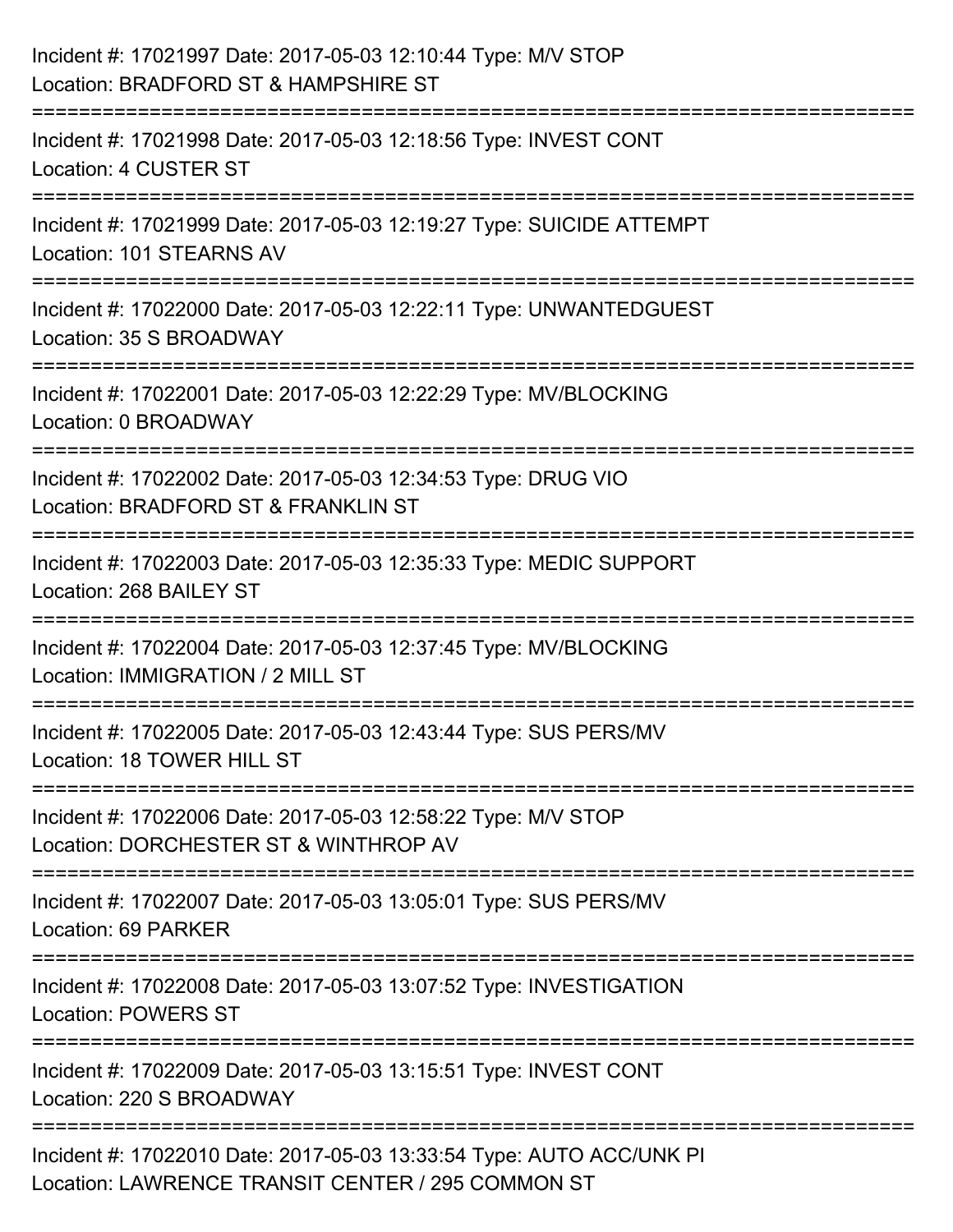| Incident #: 17022011 Date: 2017-05-03 13:34:52 Type: DOMESTIC/PAST<br>Location: 91 BELKNAP ST                                          |
|----------------------------------------------------------------------------------------------------------------------------------------|
| Incident #: 17022012 Date: 2017-05-03 13:43:45 Type: LARCENY/PAST<br>Location: 58 UNION ST                                             |
| Incident #: 17022013 Date: 2017-05-03 13:50:20 Type: KEEP PEACE<br>Location: 241 SALEM ST                                              |
| Incident #: 17022014 Date: 2017-05-03 13:51:10 Type: LOUD NOISE<br>Location: HAVERHILL ST & UNION ST                                   |
| Incident #: 17022015 Date: 2017-05-03 13:52:54 Type: TOW OF M/V<br>Location: 262 ESSEX ST                                              |
| Incident #: 17022016 Date: 2017-05-03 14:07:41 Type: AUTO ACC/NO PI<br>Location: 250 HAVERHILL ST                                      |
| Incident #: 17022017 Date: 2017-05-03 14:22:19 Type: M/V STOP<br>Location: NEWTON ST & SALEM ST                                        |
| Incident #: 17022018 Date: 2017-05-03 14:26:48 Type: MEDIC SUPPORT<br>Location: WALGREENS / 135 BROADWAY                               |
| Incident #: 17022019 Date: 2017-05-03 15:04:23 Type: M/V STOP<br>Location: CAMBRIDGE ST & WINTHROP AV                                  |
| Incident #: 17022020 Date: 2017-05-03 15:09:30 Type: ANIMAL COMPL<br>Location: LYNN ST & S UNION ST                                    |
| Incident #: 17022021 Date: 2017-05-03 15:10:46 Type: 209A/SERVE<br>Location: 530 ANDOVER ST                                            |
| Incident #: 17022022 Date: 2017-05-03 15:12:54 Type: M/V STOP<br>Location: GRAFTON ST & WINTHROP AV                                    |
| Incident #: 17022023 Date: 2017-05-03 15:19:06 Type: 209A/SERVE<br>Location: 7 COURT ST                                                |
| ===============================<br>Incident #: 17022024 Date: 2017-05-03 15:21:48 Type: M/V STOP<br>Location: GRAFTON ST & WINTHROP AV |

===========================================================================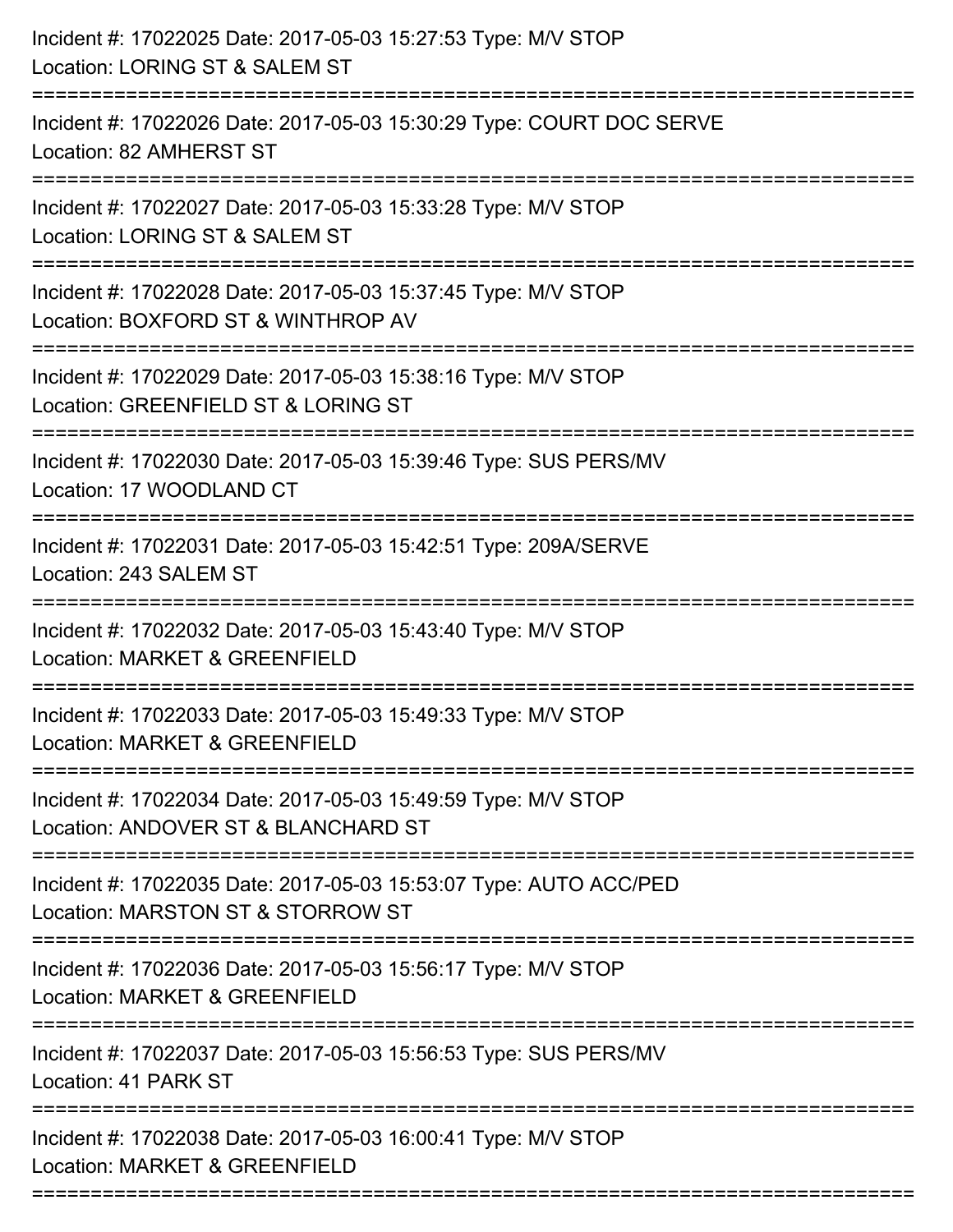Location: LORING ST & MARKET ST =========================================================================== Incident #: 17022040 Date: 2017-05-03 16:08:15 Type: M/V STOP Location: S UNION ST & SALEM ST =========================================================================== Incident #: 17022041 Date: 2017-05-03 16:10:17 Type: M/V STOP Location: MARKET & GREENFIELD =========================================================================== Incident #: 17022042 Date: 2017-05-03 16:10:42 Type: M/V STOP Location: FERRY ST & LESLIE ST =========================================================================== Incident #: 17022043 Date: 2017-05-03 16:15:16 Type: M/V STOP Location: MARKET & PORTLAND =========================================================================== Incident #: 17022044 Date: 2017-05-03 16:19:17 Type: M/V STOP Location: ANDOVER ST & PHILLIPS ST =========================================================================== Incident #: 17022045 Date: 2017-05-03 16:20:47 Type: M/V STOP Location: GREENFIELD ST & LORING ST =========================================================================== Incident #: 17022046 Date: 2017-05-03 16:24:03 Type: M/V STOP Location: GREENFIELD ST & LORING ST =========================================================================== Incident #: 17022047 Date: 2017-05-03 16:26:10 Type: M/V STOP Location: CENTRAL BRIDGE =========================================================================== Incident #: 17022048 Date: 2017-05-03 16:28:35 Type: M/V STOP Location: LORING ST & MARKET ST =========================================================================== Incident #: 17022049 Date: 2017-05-03 16:30:10 Type: FIGHT Location: N PARISH RD =========================================================================== Incident #: 17022050 Date: 2017-05-03 16:34:21 Type: M/V STOP Location: GREENFIELD ST & LORING ST =========================================================================== Incident #: 17022051 Date: 2017-05-03 16:35:26 Type: 209A/SERVE Location: 34 WASHINGTON ST =========================================================================== Incident #: 17022052 Date: 2017-05-03 16:38:10 Type: M/V STOP Location: 250 CANAL ST ===========================================================================

Incident #: 17022053 Date: 2017 05 16:38:41 Type: Microsoft.com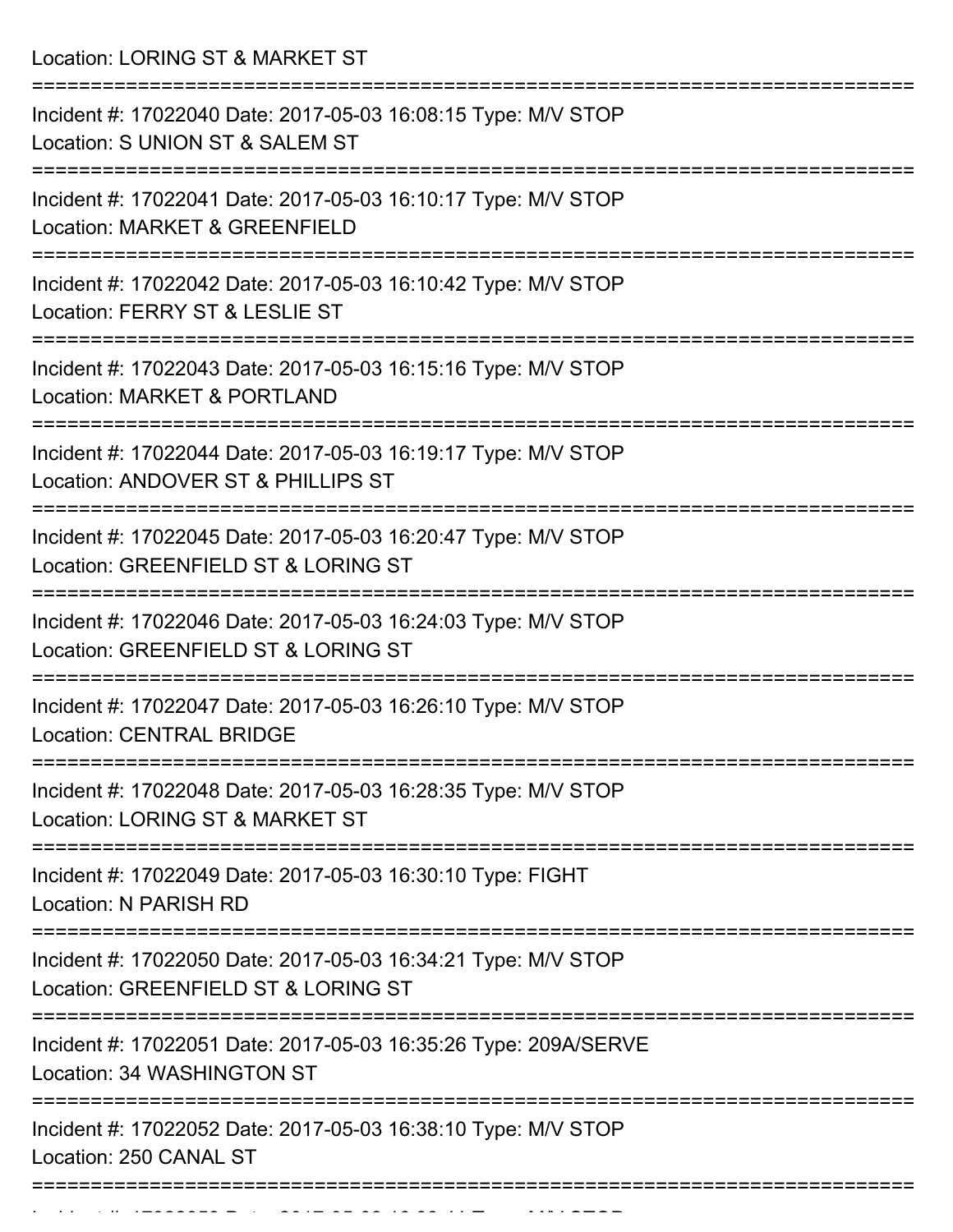Location: MARKET ST & OSGOOD ST =========================================================================== Incident #: 17022054 Date: 2017-05-03 16:43:29 Type: WARRANT SERVE Location: BROADWAY & PARK ST =========================================================================== Incident #: 17022055 Date: 2017-05-03 16:44:12 Type: M/V STOP Location: 29 LORING ST =========================================================================== Incident #: 17022056 Date: 2017-05-03 16:44:36 Type: M/V STOP Location: METHUEN ST & UNION ST =========================================================================== Incident #: 17022057 Date: 2017-05-03 16:44:58 Type: M/V STOP Location: GREENFIELD ST & LORING ST =========================================================================== Incident #: 17022059 Date: 2017-05-03 16:46:36 Type: SUS PERS/MV Location: 176 PARK ST =========================================================================== Incident #: 17022058 Date: 2017-05-03 16:47:02 Type: M/V STOP Location: 27 LORING ST =========================================================================== Incident #: 17022060 Date: 2017-05-03 16:49:07 Type: M/V STOP Location: 50 SALEM ST =========================================================================== Incident #: 17022061 Date: 2017-05-03 16:50:17 Type: 209A/SERVE Location: 40 BODWELL ST =========================================================================== Incident #: 17022064 Date: 2017-05-03 16:51:22 Type: LARCENY/PAST Location: WALK IN WALK IN / 63 AMES ST #G =========================================================================== Incident #: 17022062 Date: 2017-05-03 16:52:02 Type: M/V STOP Location: 29 LORING ST =========================================================================== Incident #: 17022063 Date: 2017-05-03 16:53:12 Type: 209A/SERVE Location: 53 MARBLE AV =========================================================================== Incident #: 17022065 Date: 2017-05-03 16:58:04 Type: M/V STOP Location: 41 LORING ST =========================================================================== Incident #: 17022066 Date: 2017-05-03 16:58:39 Type: M/V STOP Location: GREENFIELD ST & LORING ST ===========================================================================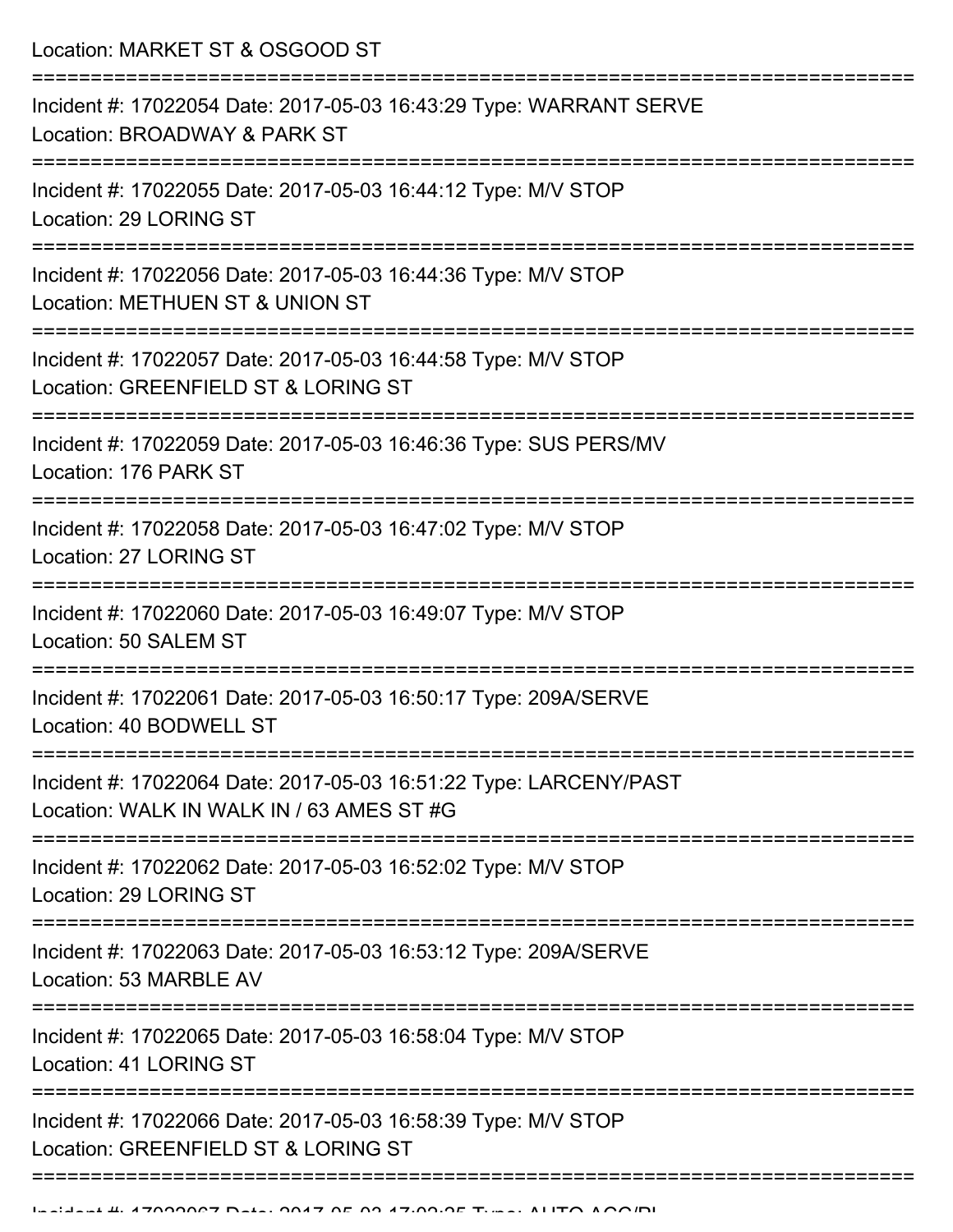| Location: 25 MARSTON ST                                                                                                           |
|-----------------------------------------------------------------------------------------------------------------------------------|
| Incident #: 17022068 Date: 2017-05-03 17:02:48 Type: 209A/SERVE<br>Location: 90 LOWELL ST<br>:=================================== |
| Incident #: 17022069 Date: 2017-05-03 17:04:04 Type: 209A/SERVE<br>Location: 90 LOWELL ST<br>=====================                |
| Incident #: 17022070 Date: 2017-05-03 17:04:50 Type: 209A/SERVE<br>Location: 90 LOWELL ST<br>===============================      |
| Incident #: 17022071 Date: 2017-05-03 17:05:39 Type: 209A/SERVE<br>Location: 90 LOWELL ST                                         |
| Incident #: 17022072 Date: 2017-05-03 17:06:22 Type: 209A/SERVE<br>Location: 90 LOWELL ST                                         |
| Incident #: 17022073 Date: 2017-05-03 17:07:30 Type: 209A/SERVE<br>Location: 90 LOWELL ST                                         |
| Incident #: 17022074 Date: 2017-05-03 17:07:48 Type: M/V STOP<br>Location: 56 SALEM ST                                            |
| Incident #: 17022075 Date: 2017-05-03 17:08:21 Type: 209A/SERVE<br>Location: 284 BROADWAY                                         |
| Incident #: 17022079 Date: 2017-05-03 17:09:09 Type: M/V STOP<br>Location: LORING ST & SALEM ST                                   |
| Incident #: 17022077 Date: 2017-05-03 17:10:04 Type: 209A/SERVE<br>Location: 90 LOWELL ST                                         |
| Incident #: 17022076 Date: 2017-05-03 17:10:11 Type: M/V STOP<br>Location: HAMPSHIRE ST & LOWELL ST                               |
| Incident #: 17022078 Date: 2017-05-03 17:10:57 Type: 209A/SERVE<br>Location: 90 LOWELL ST                                         |
| Incident #: 17022080 Date: 2017-05-03 17:12:01 Type: UNWANTEDGUEST<br><b>Location: 19 PLEASANT TER</b>                            |

Incident #: 17022081 Date: 2017-05-03 17:15:50 Type: COURT DOC SERVE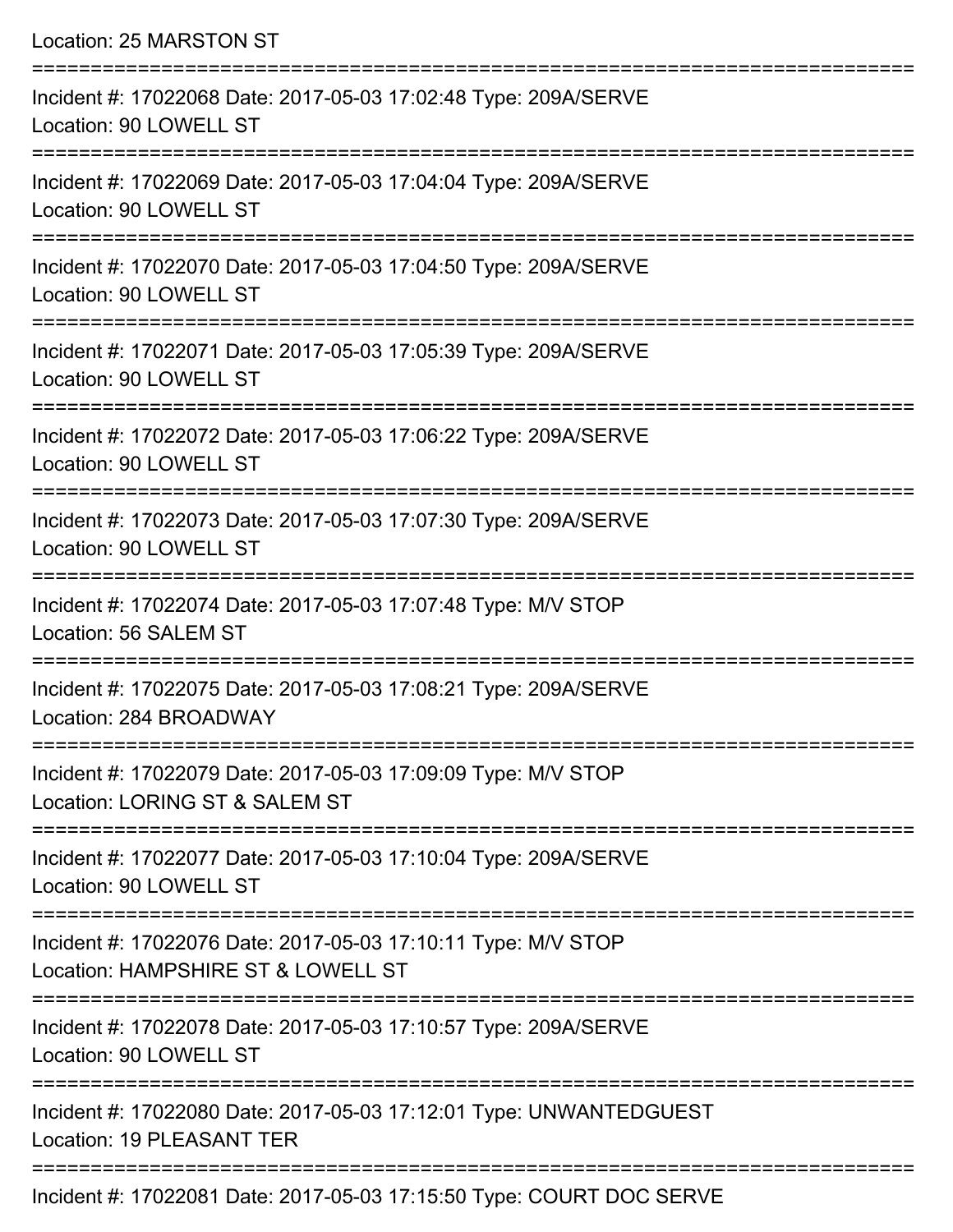| Incident #: 17022082 Date: 2017-05-03 17:16:31 Type: COURT DOC SERVE<br>Location: 82 AMHERST ST                      |
|----------------------------------------------------------------------------------------------------------------------|
| Incident #: 17022083 Date: 2017-05-03 17:17:52 Type: 209A/SERVE<br>Location: 268 SHAWSHEEN RD                        |
| Incident #: 17022084 Date: 2017-05-03 17:31:11 Type: AUTO ACC/PED<br>Location: 108 WILLOW ST                         |
| Incident #: 17022085 Date: 2017-05-03 17:35:53 Type: AUTO ACC/NO PI<br>Location: 310 WATER ST                        |
| Incident #: 17022086 Date: 2017-05-03 17:37:14 Type: M/V STOP<br>Location: LORING ST & SALEM ST                      |
| Incident #: 17022087 Date: 2017-05-03 17:37:39 Type: M/V STOP<br>Location: BROADWAY & CONCORD ST                     |
| Incident #: 17022088 Date: 2017-05-03 17:38:26 Type: AUTO ACC/NO PI<br>Location: CRESTWOOD CIR & MT VERNON ST        |
| Incident #: 17022091 Date: 2017-05-03 17:39:03 Type: LARCENY/PAST<br>Location: CVS PHARMACY / 266 BROADWAY           |
| Incident #: 17022089 Date: 2017-05-03 17:40:07 Type: M/V STOP<br>Location: BROADWAY & COMMON ST                      |
| Incident #: 17022090 Date: 2017-05-03 17:43:00 Type: M/V STOP<br>Location: 64 SALEM ST                               |
| Incident #: 17022092 Date: 2017-05-03 17:44:47 Type: M/V STOP<br>Location: 169 S UNION ST<br>======================= |
| Incident #: 17022093 Date: 2017-05-03 17:49:58 Type: M/V STOP<br>Location: 56 ABBOTT ST                              |
| Incident #: 17022096 Date: 2017-05-03 17:51:59 Type: MISSING PERS<br>Location: 25 WILLOW ST                          |
| Incident #: 17022094 Date: 2017-05-03 17:54:03 Type: M/V STOP                                                        |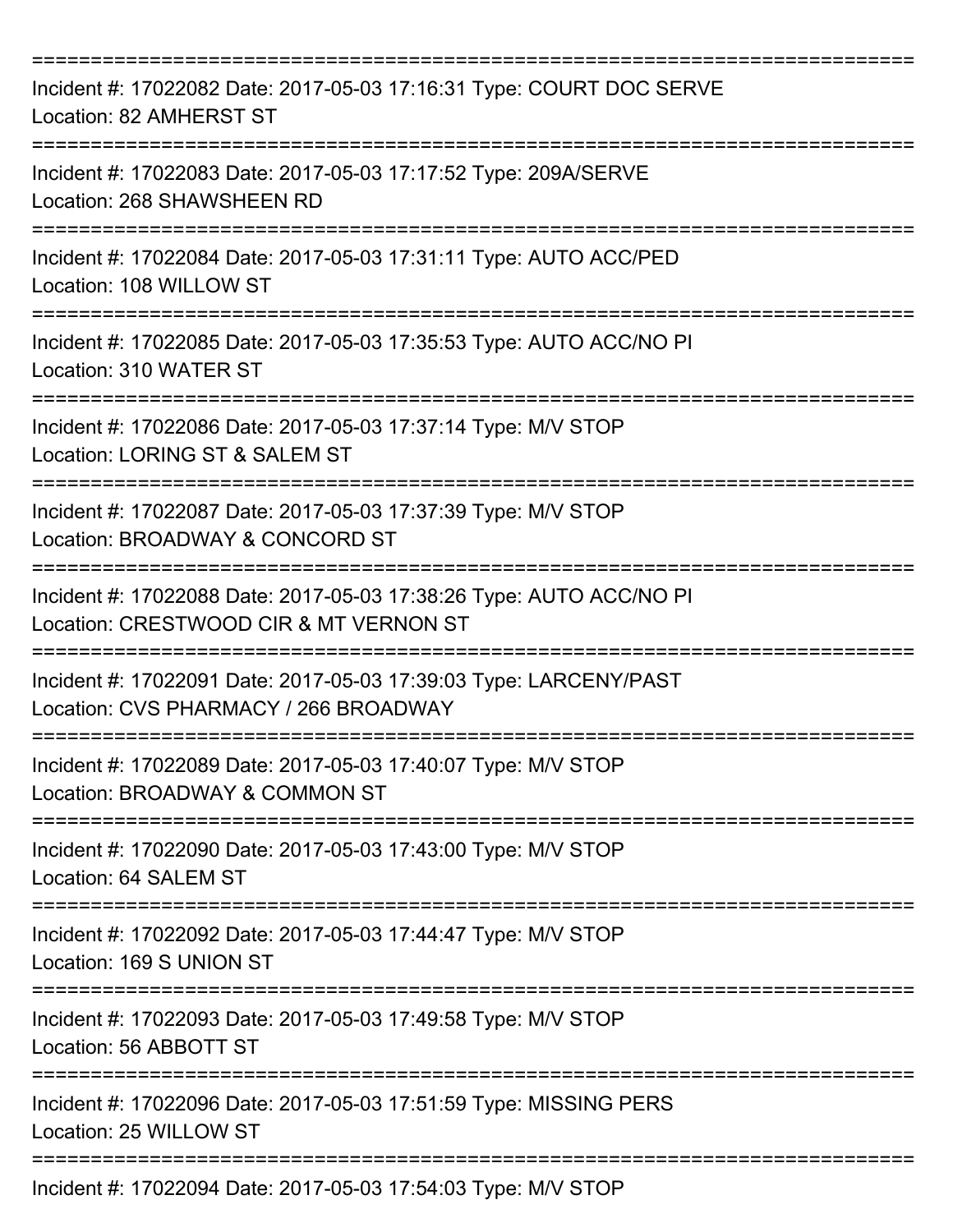| Incident #: 17022095 Date: 2017-05-03 17:55:23 Type: M/V STOP<br>Location: BROADWAY & CONCORD ST                     |
|----------------------------------------------------------------------------------------------------------------------|
| Incident #: 17022098 Date: 2017-05-03 17:59:33 Type: MEDIC SUPPORT<br>Location: 499 ESSEX ST                         |
| Incident #: 17022097 Date: 2017-05-03 18:00:10 Type: M/V STOP<br>Location: LORING ST & SHAWSHEEN RD                  |
| Incident #: 17022099 Date: 2017-05-03 18:30:09 Type: KEEP PEACE<br>Location: 241 SALEM ST                            |
| Incident #: 17022100 Date: 2017-05-03 18:39:51 Type: SUS PERS/MV<br>Location: 145 DRACUT                             |
| Incident #: 17022101 Date: 2017-05-03 18:45:56 Type: SUS PERS/MV<br>Location: 55 PHILLIPS ST                         |
| Incident #: 17022102 Date: 2017-05-03 18:58:22 Type: ALARM/BURG<br><b>Location: 17 MT AUBURN ST</b>                  |
| Incident #: 17022103 Date: 2017-05-03 19:08:36 Type: GUN CALL<br>Location: 700 ESSEX ST                              |
| Incident #: 17022104 Date: 2017-05-03 19:17:19 Type: DISTURBANCE<br>Location: 105 FOSTER ST #1                       |
| Incident #: 17022105 Date: 2017-05-03 19:17:26 Type: M/V STOP<br>Location: BEACON ST & MT VERNON ST                  |
| Incident #: 17022106 Date: 2017-05-03 19:18:56 Type: MV/BLOCKING<br>Location: 2 RHINE ST                             |
| ----------------------<br>Incident #: 17022108 Date: 2017-05-03 19:23:11 Type: SUS PERS/MV<br>Location: 19 ALLYN TER |
| Incident #: 17022107 Date: 2017-05-03 19:23:17 Type: M/V STOP<br>Location: CRESTWOOD CIR & MT VERNON ST              |
| Incident #: 17022109 Date: 2017-05-03 19:31:03 Type: M/V STOP                                                        |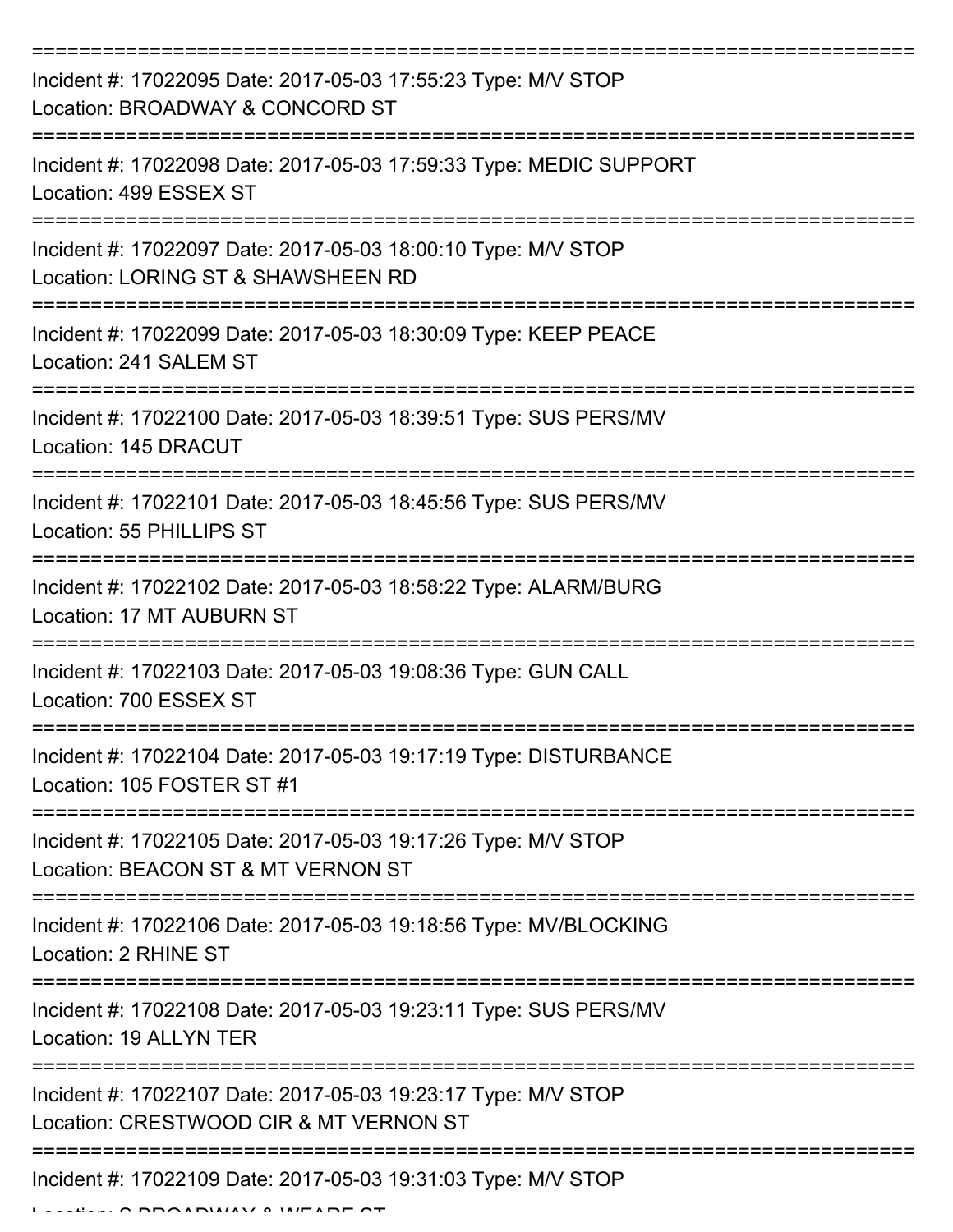| Incident #: 17022110 Date: 2017-05-03 19:37:39 Type: DRUG VIO<br>Location: WALNUT STREET & LAWRENCE              |
|------------------------------------------------------------------------------------------------------------------|
| Incident #: 17022112 Date: 2017-05-03 19:40:41 Type: M/V STOP<br>Location: S BROADWAY & SOUTH ST                 |
| Incident #: 17022111 Date: 2017-05-03 19:40:42 Type: M/V STOP<br>Location: S UNION ST & SOUTH ST                 |
| Incident #: 17022113 Date: 2017-05-03 19:40:53 Type: UNKNOWN PROB<br>Location: 5 BENNINGTON ST                   |
| Incident #: 17022114 Date: 2017-05-03 19:50:09 Type: M/V STOP<br>Location: OSGOOD ST & SALEM ST                  |
| Incident #: 17022116 Date: 2017-05-03 19:53:38 Type: CK WELL BEING<br>Location: 240 WATER ST<br>---------------- |
| Incident #: 17022115 Date: 2017-05-03 19:54:59 Type: MEDIC SUPPORT<br>Location: 362 ESSEX ST #306                |
| Incident #: 17022117 Date: 2017-05-03 20:07:28 Type: M/V STOP<br>Location: CARVER ST & SALEM ST                  |
| Incident #: 17022118 Date: 2017-05-03 20:12:10 Type: SUS PERS/MV<br>Location: WENDYS / 55 HAMPSHIRE ST           |
| Incident #: 17022119 Date: 2017-05-03 20:22:34 Type: INVESTIGATION<br>Location: DCF / 280 MERRIMACK ST FL 2      |
| Incident #: 17022120 Date: 2017-05-03 20:28:35 Type: M/V STOP<br>Location: CANAL ST & UNION ST                   |
| Incident #: 17022121 Date: 2017-05-03 20:44:57 Type: M/V STOP<br>Location: 25 MARSTON ST                         |
| Incident #: 17022122 Date: 2017-05-03 20:46:37 Type: MEDIC SUPPORT<br>Location: WALGREENS / 135 BROADWAY         |
| Incident #: 17022123 Date: 2017-05-03 21:02:58 Type: DISTURBANCE                                                 |

Location: 60 DESERVOIR ST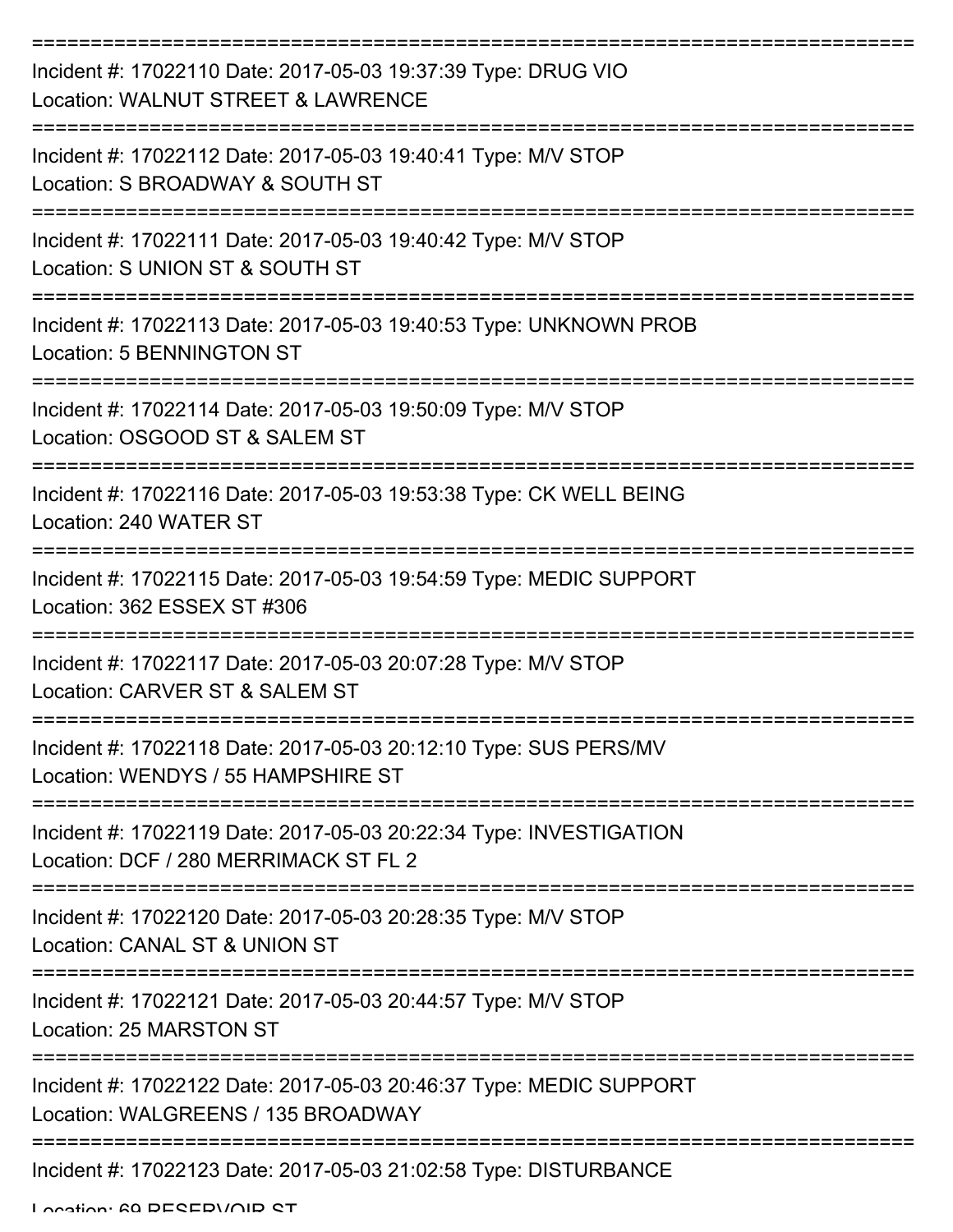| Incident #: 17022124 Date: 2017-05-03 21:04:35 Type: MEDIC SUPPORT<br>Location: 51 HIGH ST          |
|-----------------------------------------------------------------------------------------------------|
| Incident #: 17022125 Date: 2017-05-03 21:05:41 Type: SUS PERS/MV<br>Location: 76 ABBOTT ST          |
| Incident #: 17022126 Date: 2017-05-03 21:20:31 Type: M/V STOP<br>Location: ESSEX ST & HAMPSHIRE ST  |
| Incident #: 17022127 Date: 2017-05-03 21:33:52 Type: NOTIFICATION<br>Location: 334 HIGH ST          |
| Incident #: 17022128 Date: 2017-05-03 22:02:04 Type: M/V STOP<br>Location: ESSEX ST & JACKSON ST    |
| Incident #: 17022129 Date: 2017-05-03 22:08:15 Type: M/V STOP<br>Location: 69 PARKER STREET         |
| Incident #: 17022130 Date: 2017-05-03 22:32:23 Type: M/V STOP<br>Location: HAVERHILL ST & OXFORD ST |
| Incident #: 17022131 Date: 2017-05-03 22:33:13 Type: M/V STOP<br>Location: BROADWAY & VALLEY ST     |
| Incident #: 17022132 Date: 2017-05-03 22:47:44 Type: M/V STOP<br>Location: BROADWAY & HAVERHILL ST  |
| Incident #: 17022133 Date: 2017-05-03 22:50:02 Type: DISTURBANCE<br>Location: 61 FERRY ST           |
| Incident #: 17022134 Date: 2017-05-03 22:55:59 Type: MISSING PERS<br>Location: 46 WASHINGTON ST     |
| Incident #: 17022135 Date: 2017-05-03 23:07:41 Type: SUS PERS/MV<br>Location: 32 ABBOTT ST          |
| Incident #: 17022136 Date: 2017-05-03 23:15:03 Type: M/V STOP<br>Location: 187 BROADWAY             |
| Incident #: 17022137 Date: 2017-05-03 23:22:42 Type: FIGHT<br>Location: FRANKLIN ST & HAVERHILL ST  |